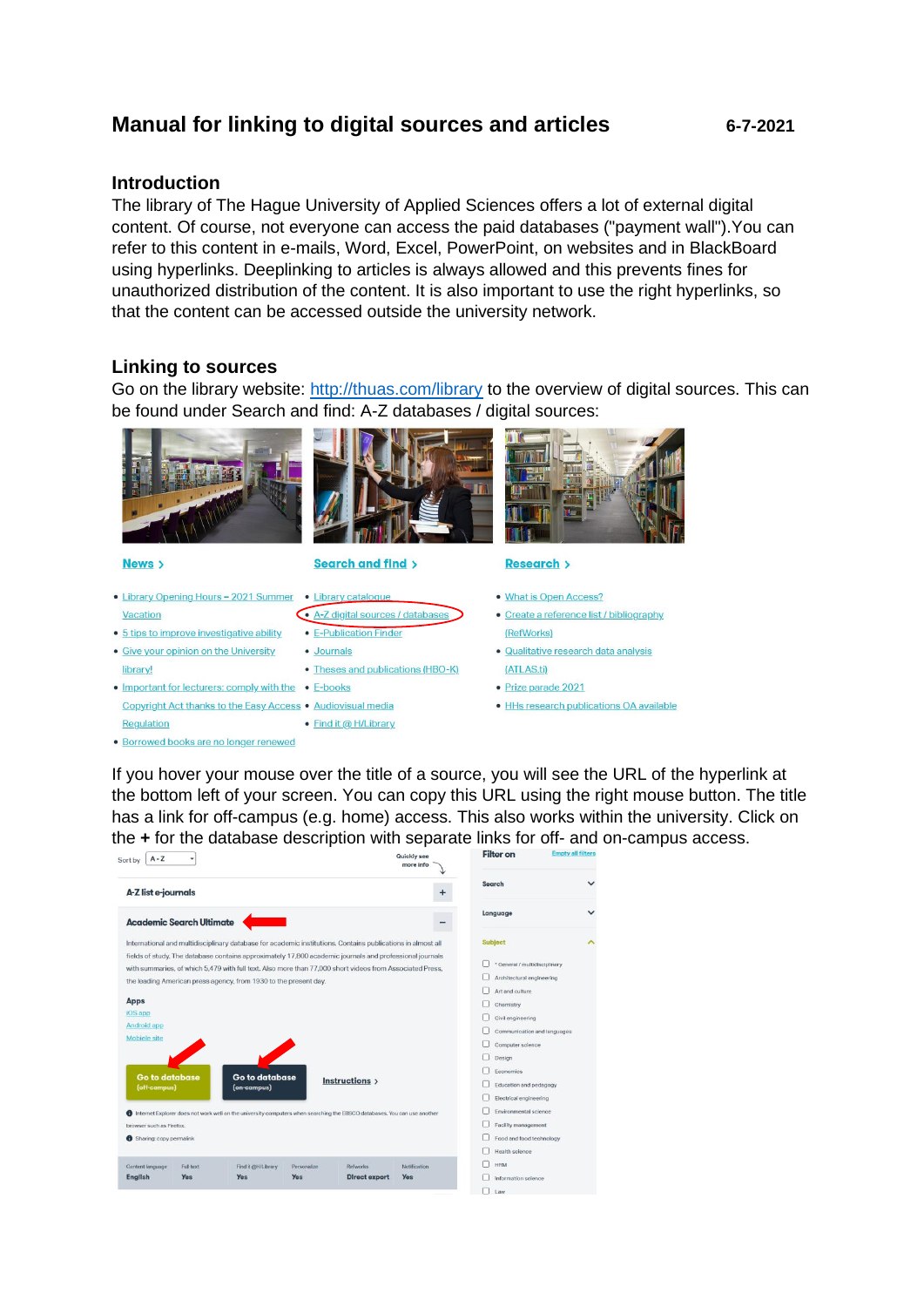**Important:** in order to refer to a digital source, you need to copy the link for off-campus access. So please don't click on the source and then use the URL from the browser's address bar, because that could be another URL.

Hover your mouse over the title of the source or the off-campus link and click the right mouse button. Then choose: "Copy Link Location".

| $A - Z$<br>Sort by<br>▼           |                                                                                         | Quickly see<br>more info |
|-----------------------------------|-----------------------------------------------------------------------------------------|--------------------------|
| A-Z list e-journals               |                                                                                         |                          |
| <b>Academic Search Ultimate</b>   | Open Link in New Tab<br>Open Link in New Window                                         |                          |
| Acland's video atlas of human ana | Open Link in New Private Window<br><b>Bookmark This Link</b><br>Save Link As            |                          |
| <b>ACM Digital Library</b>        | <b>Copy Link Location</b><br>Search Google for "Academic Search"<br>Inspect Element (Q) |                          |
| <b>Adfobase</b>                   |                                                                                         |                          |

### **Ways of access**

Most databases are accessible by recognition of the user's IP-address. Computers in the THUAS network fall into a certain IP-range which offers access. This means that the user does not have to log in each time with passwords; access is anonymous.

A number of different techniques are used to gain access to the digital content outside the THUAS network (i.e. off-campus).

### EZproxy

For most databases, EZproxy software is used to provide off-campus access. The URL used to gain on-campus access to a database or an article is preceded by this prefix:

#### **https://ezproxy.hhs.nl/login?url=**

If you click on the URL from outside the THUAS network, a login screen appears where you can enter your regular credentials (the same as for the intranet).

When you're on campus, no login is required.

Example sources: [Business Source Ultimate,](https://ezproxy.hhs.nl/login?url=https://search.ebscohost.com/login.aspx?authtype=ip,uid&profile=ehost&defaultdb=bsu) [SpringerLink](https://ezproxy.hhs.nl/login?url=https://link.springer.com/search?query=&showAll=false) Off-campus URL: https://ezproxy.hhs.nl/login?url=https://link.springer.com/search?query=&showAll=false

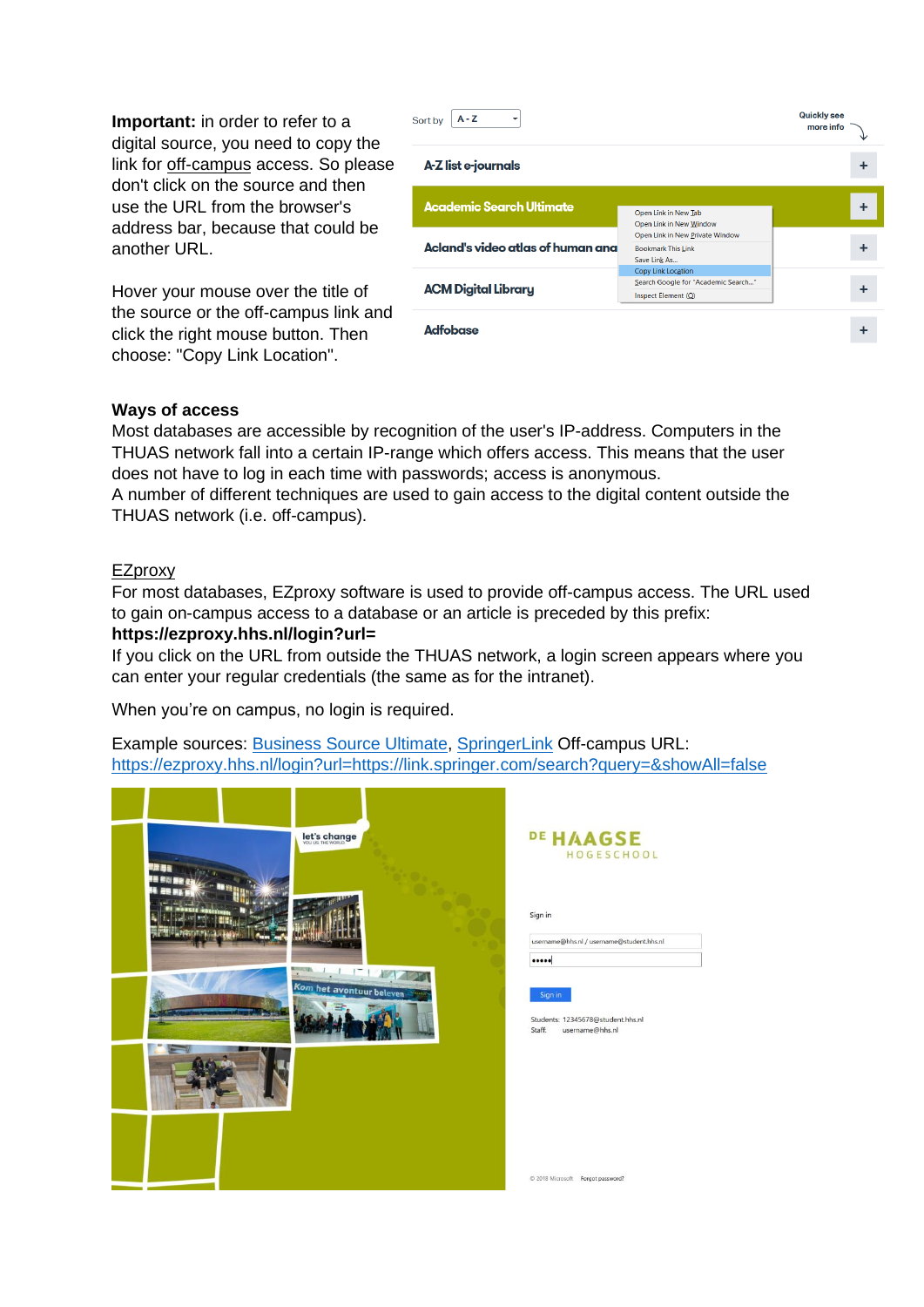### **SURFconext**

After clicking on this URL you will see a selection screen where you can click on The Hague University of Applied Sciences. By typing letters you can quickly go through the list. Then you can log in with your regular credentials (the same as for intranet). This is not anonymous, but personalized access. It is also necessary to log in when you're on campus. If you are logged in via SURFconext, you may no longer need to log in to other sources that are also accessible via SURFconext [\(Single SignOn\)](https://en.wikipedia.org/wiki/Single_sign-on) but this is not always the case.

Example sources: [Retriever,](https://database.retriever.nl/surfconext-login.php) [Navigator,](https://www.navigator.nl/?idp=https://engine.surfconext.nl/authentication/idp/metadata) [Beeld en Geluid op school,](https://www.beeldengeluidopschool.nl/surf/?redirect=https://www.beeldengeluidopschool.nl/#/home) [Van Dale](https://www.vandale.nl/zoeken/profile/managesurfconextprocess.do)  [Onlinewoordenboeken](https://www.vandale.nl/zoeken/profile/managesurfconextprocess.do)

Off-campus URL:<https://database.retriever.nl/surfconext-login.php>

|                                       | Login via SURFconext                                   |                         |
|---------------------------------------|--------------------------------------------------------|-------------------------|
|                                       | Select an account to login to Retriever Media database |                         |
| ha                                    |                                                        |                         |
| HAN UNIVERSITY<br>OF APPLIED SCIENCES | HAN University of Applied Sciences                     |                         |
| <sup>DE</sup> HAAGSE                  | The Hague University of Applied Science<br>(THUAS)     |                         |
|                                       |                                                        |                         |
| <b>Help</b>                           |                                                        | <b>Terms of Service</b> |

### SAML custom access

This is the same technique as at SURFconext, but then set up specifically in collaboration with our IT department. So it's personalized access via log-in with your regular credentials (the same as for intranet). When on campus, you need to log in as well.

Example sources: [O'Reilly Safari,](https://go.oreilly.com/haagse-hogeschool) [Westlaw UK](https://westlawuk.thomsonreuters.co.uk/?groupid=hhsnl) en [Westlaw International](http://www.westlaw.com/?groupid=hhsnl) Off-campus URL: <https://westlawuk.thomsonreuters.co.uk/?groupid=hhsnl>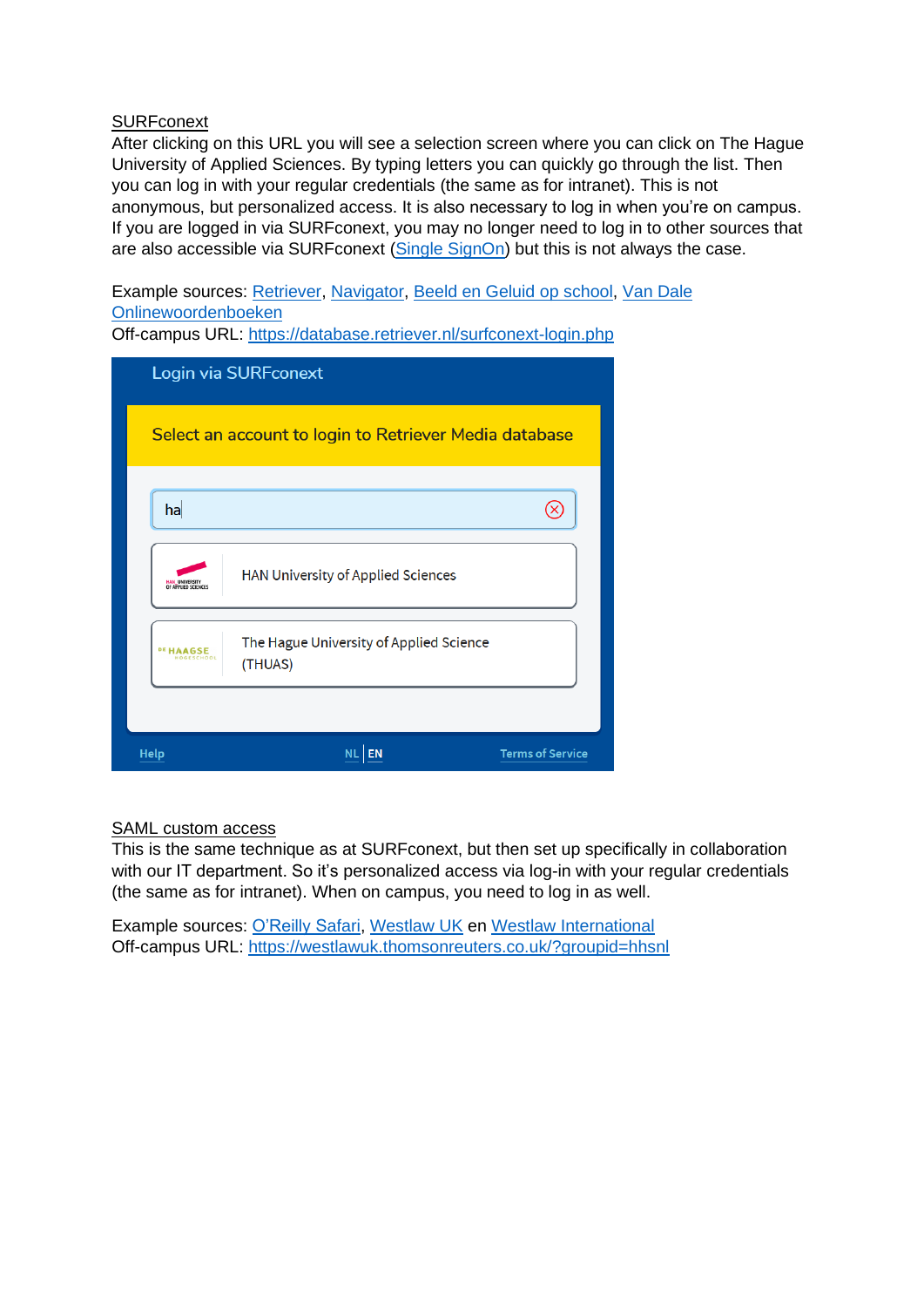

| Sign in |                                           |
|---------|-------------------------------------------|
|         | username@hhs.nl / username@student.hhs.nl |
|         |                                           |
|         |                                           |
| Sign in |                                           |
|         | Students: 12345678@student.hhs.nl         |
|         | Staff: username@hhs.nl                    |
|         |                                           |

## **KennisID**

THUAS users can create a KennisID on a [separate site.](https://www.kennisid.nl/Portaal/haagsehogeschool) With their THUAS email address and password of their choice, they have access to specific sources.

Example sources: [ISSO Open](https://open.isso.nl/) Off-campus URL:<https://www.kennisid.nl/>

### No login

A number of public sources are also included in the database overview. Of course, these do not require a login. Example sources: [HBO Kennisbank,](https://hbo-kennisbank.nl/nl/page/home) [Statline,](https://opendata.cbs.nl/statline/#/CBS/nl/) [United Nations](https://digitallibrary.un.org/)  [Digital Library](https://digitallibrary.un.org/)

Off-campus URL:<https://hbo-kennisbank.nl/nl/page/home>



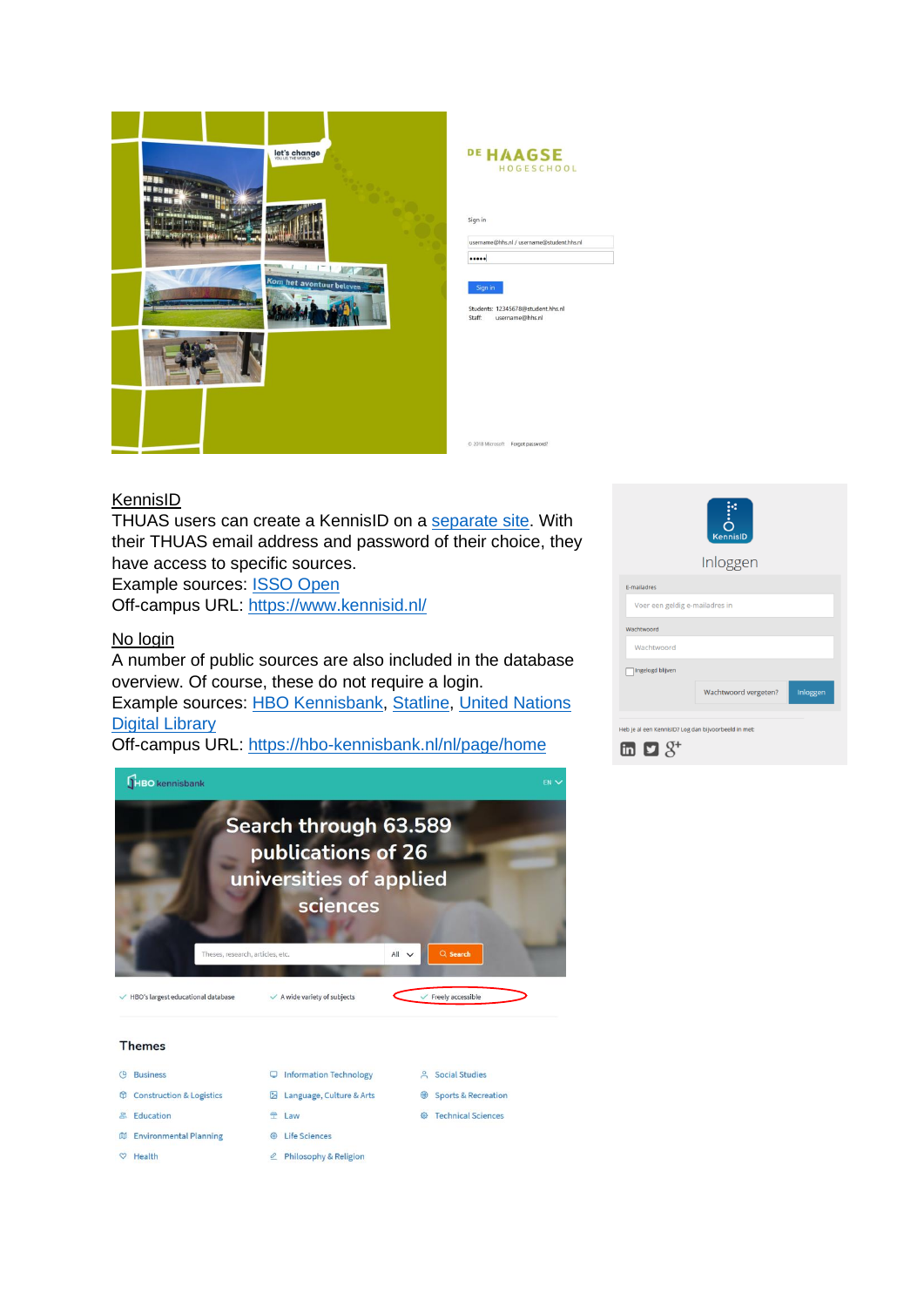# **Linking to articles**

When it comes to article-level linking (i.e [deeplinking](https://nl.wikipedia.org/wiki/Dieplinken)), it is also important that you use the URL for off-campus access.

If home access to the database in question is controlled by EZproxy, the link to the article should also contain the EZproxy prefix: **https://ezproxy.hhs.nl/login?url=**

No home access via EZproxy? Then the possibilities differ per database. In most cases you can use the URL you see in the address bar on the webpage of the article. If you want to use this off-campus, you first have to log in to the database in question.

On the library website and in Simultaneous Search, the database description under "Share" briefly indicates how to link to articles.



### **Permalinks**

For some databases there is an option to obtain [permalinks](https://nl.wikipedia.org/wiki/Permalink) (permanent links). If available, you should always use the permalink.

This is especially important for databases with dynamic content such as EBSCO. If you don't use the permalink, you will get error messages!

### **DOI**

For scientific articles and e-books there is often a special permalink available, the so-called [DOI](https://nl.wikipedia.org/wiki/Digital_object_identifier) (digital object identifier). This is a unique combination of numbers, which can also be used for searches. Via<https://dx.doi.org/> you can search with the DOI number.

A DOI is more reliable and the URL is usually shorter than the URL in the address bar on the webpage of an article. URLs with [https://doi.org](https://doi.org/) lead to the webpage of the original publisher of the article.

Example of a DOI and the URL for on-campus / off-campus access: DOI: 10.1080/13645579.2015.1102454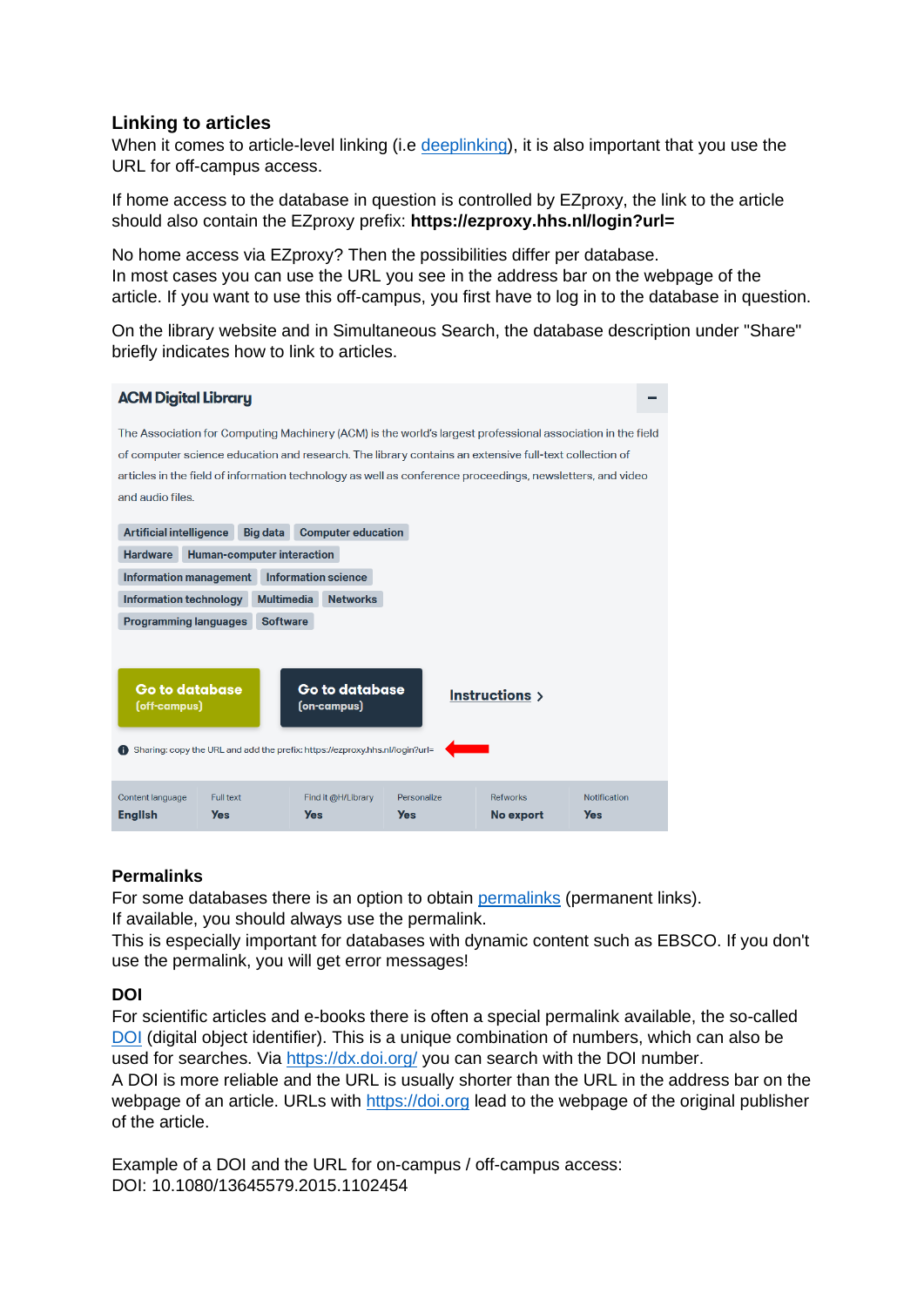Within the THUAS network: <https://doi.org/10.1080/13645579.2015.1102454> Outside: <https://ezproxy.hhs.nl/login?url=https://doi.org/10.1080/13645579.2015.1102454>

*Please note:* for sources where EZproxy is used for home access, the DOI of the article must also be preceded by the EZproxy prefix!

*Please note:* you might sometimes choose not to use the DOI, because you go to the publisher's webpage via the DOI.

An example: you have found the article "The discourse of QDAS: reporting practices of ATLAS.ti and NVivo users with implications for best practices" in the EBSCO database [Academic Search Complete.](https://ezproxy.hhs.nl/login?url=https://search.ebscohost.com/login.aspx?authtype=ip,uid&profile=ehost&defaultdb=a9h) There is a DOI in the article record:

| <b>ISSN:</b>                | 1364-5579                     |
|-----------------------------|-------------------------------|
| DOI:                        | 10.1080/13645579.2015.1102454 |
| Accession Number: 119804612 |                               |
| <b>Publisher Logo:</b>      |                               |

Via<https://ezproxy.hhs.nl/login?url=https://doi.org/10.1080/13645579.2015.1102454> you will go to the article page of Taylor & Francis and not to the article page in Academic Search Complete. If you want to link to EBSCO, you have to use the regular permalink of EBSCO and not the DOI.

Here are some examples of correct linking to articles in EBSCO and other databases.

#### **EBSCO databases**

Example: you went from outside the THUAS network to the database [Academic Search](https://ezproxy.hhs.nl/login?url=https://search.ebscohost.com/login.aspx?authtype=ip,uid&profile=ehost&defaultdb=a9h)  [Complete](https://ezproxy.hhs.nl/login?url=https://search.ebscohost.com/login.aspx?authtype=ip,uid&profile=ehost&defaultdb=a9h) and found an article. The URL in the address bar is for example:

[https://web-a-ebscohost-com.ezproxy.hhs.nl/ehost/detail/detail?vid=6&sid=85826e3e-60ad-](https://web-a-ebscohost-com.ezproxy.hhs.nl/ehost/detail/detail?vid=6&sid=85826e3e-60ad-4adf-aad7-3b1a06f3bff4%40sdc-v-sessmgr05&bdata=JnNpdGU9ZWhvc3QtbGl2ZQ%3d%3d#AN=135510064&db=a9h)[4adf-aad7-3b1a06f3bff4%40sdc-v](https://web-a-ebscohost-com.ezproxy.hhs.nl/ehost/detail/detail?vid=6&sid=85826e3e-60ad-4adf-aad7-3b1a06f3bff4%40sdc-v-sessmgr05&bdata=JnNpdGU9ZWhvc3QtbGl2ZQ%3d%3d#AN=135510064&db=a9h)[sessmgr05&bdata=JnNpdGU9ZWhvc3QtbGl2ZQ%3d%3d#AN=135510064&db=a9h](https://web-a-ebscohost-com.ezproxy.hhs.nl/ehost/detail/detail?vid=6&sid=85826e3e-60ad-4adf-aad7-3b1a06f3bff4%40sdc-v-sessmgr05&bdata=JnNpdGU9ZWhvc3QtbGl2ZQ%3d%3d#AN=135510064&db=a9h)

This URL cannot be used, because EBSCO databases are dynamic and the web pages have no fixed URLs. You would see this :

| A System Problem has Occurred<br>To begin a new session, please login again.                           |                     |                                                                                             |                                                                                    |
|--------------------------------------------------------------------------------------------------------|---------------------|---------------------------------------------------------------------------------------------|------------------------------------------------------------------------------------|
|                                                                                                        |                     |                                                                                             | <b>EBSCO Support Site</b>                                                          |
| <b>DynaMed</b><br>EBSCO <sub>UTOS</sub>                                                                | User ID<br>Password | G<br>Sign in with Google<br>Csr.<br>Login<br>OpenAthens Login<br><b>Institutional Login</b> | <b>Dyna!</b><br>7<br>$\overline{\mathbb{G}}$<br>EBSCO<br>ਜ਼ਿੰਦ<br>Learn more about |
| EBSCO Publishing is a part of the EBSCO Information Services group. © 2019 EBSCO Industries Inc.<br>or |                     | <b>Supported Browsers</b><br>Recommended minimum screen resolution: 1024x768                | <b>EBSCO Information Services Product &amp; Services</b>                           |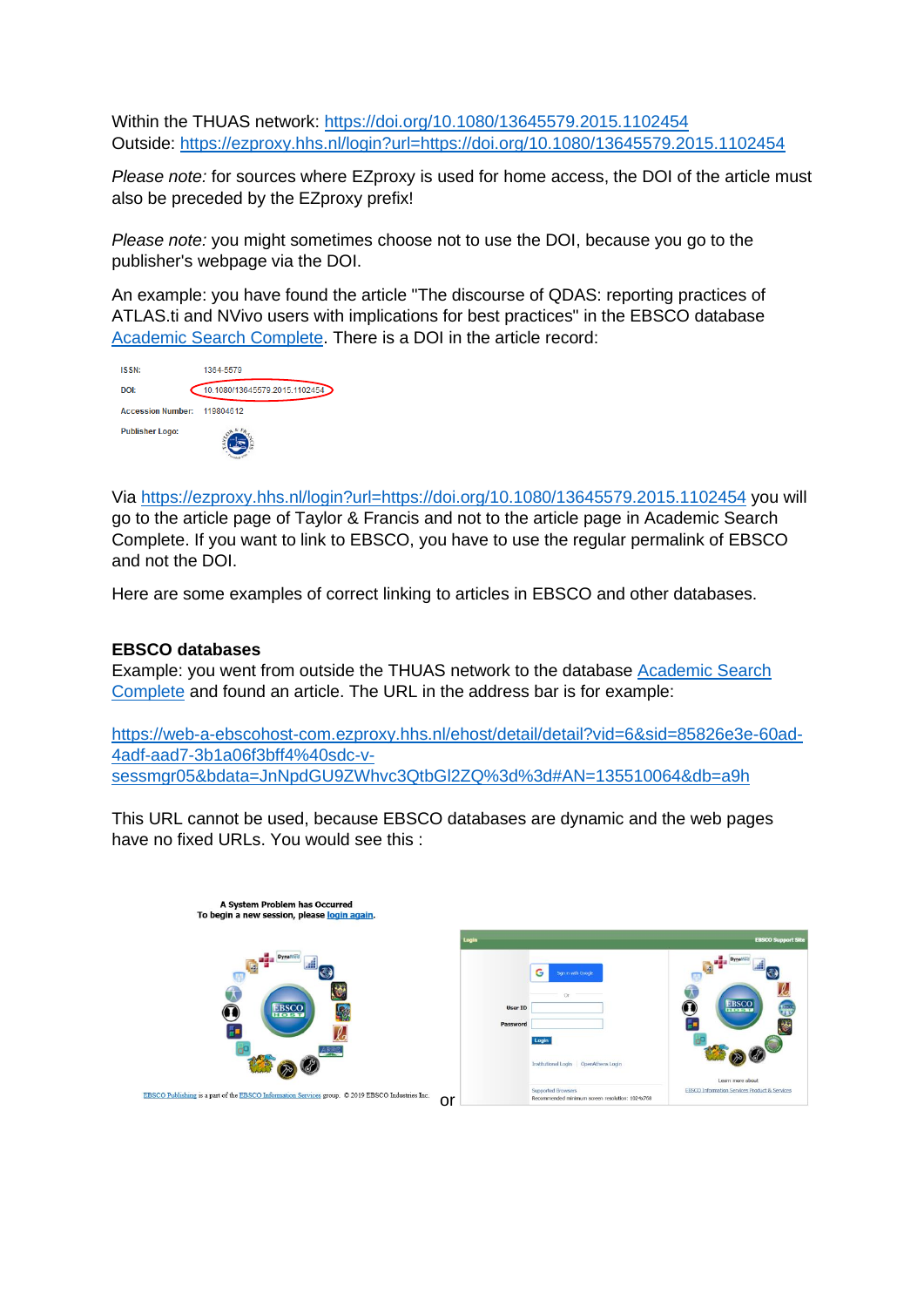This is why EBSCO databases have an option to obtain a permalink on the right side of the article page:

| <b>Detailed Record</b> |                                 |                                                                                                                                                                                                                                                                                                                                      |        | <b>Tools</b>           |
|------------------------|---------------------------------|--------------------------------------------------------------------------------------------------------------------------------------------------------------------------------------------------------------------------------------------------------------------------------------------------------------------------------------|--------|------------------------|
| PDF Full Text (693KB)  |                                 | How the new veganism went global.                                                                                                                                                                                                                                                                                                    |        | Google<br><b>Drive</b> |
|                        | Authors:                        | Tait, Amelia (AUTHOR)                                                                                                                                                                                                                                                                                                                | Images | Print                  |
|                        | Source:                         | New Statesman, 3/22/2019, Vol. 148 Issue 5463, p36-41, 5p. 2 Color Photographs, 1<br>Illustration.                                                                                                                                                                                                                                   |        | E-mail                 |
|                        | Document Type:                  | Article                                                                                                                                                                                                                                                                                                                              |        | Save                   |
|                        | <b>Subject Terms:</b>           | *FOOD industry<br><i><b>*CAPITALISM</b></i><br><b>VEGANISM</b>                                                                                                                                                                                                                                                                       |        | <b>Cite</b>            |
|                        |                                 | <b>ETHICS</b><br>FOOD sales & prices                                                                                                                                                                                                                                                                                                 |        | Export                 |
|                        | <b>NAICS/Industry</b><br>Codes: | 311991 Perishable Prepared Food Manufacturing<br>311999 All Other Miscellaneous Food Manufacturing                                                                                                                                                                                                                                   |        | $\rho$ Permalink       |
|                        | Abstract:                       | The article examines how veganism developed into a multi-billion dollar industry and also looks at how it has evolved from its ethical<br>and moral beginnings. Topics covered include the development and sale of vegan foods, the strategic planning of food companies<br>offering both vegan and non-vegan foods, and capitalism. |        |                        |
|                        | <b>Full Text Word</b><br>Count: | 3300                                                                                                                                                                                                                                                                                                                                 |        |                        |
|                        | ISSN:                           | 1364-7431                                                                                                                                                                                                                                                                                                                            |        |                        |
|                        | Accession Number: 135510064     |                                                                                                                                                                                                                                                                                                                                      |        |                        |
|                        | Images:                         |                                                                                                                                                                                                                                                                                                                                      |        |                        |

Clicking on Permalink will open a screen with the correct URL. In this case: [https://ezproxy.hhs.nl/login?url=https://search.ebscohost.com/login.aspx?direct=true&db=bu](https://ezproxy.hhs.nl/login?url=https://search.ebscohost.com/login.aspx?direct=true&db=buh&AN=135510064&site=ehost-live) [h&AN=135510064&site=ehost-live](https://ezproxy.hhs.nl/login?url=https://search.ebscohost.com/login.aspx?direct=true&db=buh&AN=135510064&site=ehost-live)

Permalinks of EBSCO databases already have the EZproxy prefix, but other databases might lack it, in which case you should add the prefix manually.

#### **Emerald Insight**

If you have searched for an article in this [database](https://ezproxy.hhs.nl/login?url=https://www.emerald.com/insight/advanced-search) you can copy the URL in the address bar. You have to add the EZproxy part yourself, for off-campus access. For example: [https://ezproxy.hhs.nl/login?url=https://www.emeraldinsight.com/doi/full/10.1108/SD-07-](https://ezproxy.hhs.nl/login?url=https://www.emeraldinsight.com/doi/full/10.1108/SD-07-2017-0116) [2017-0116](https://ezproxy.hhs.nl/login?url=https://www.emeraldinsight.com/doi/full/10.1108/SD-07-2017-0116)

An alternative is to use the DOI. This can be found near the citation data:

Keywords

International sourcing  $)($  Strategy development  $)($  Organizational structure  $)$ 

Citation

(2017), "Increasing the effectiveness of global sourcing: The key relationship between strategy and structure", *Strategic Direction*, Vol. 33 No. 10, pp. 34-37. https://doi-org.ezproxy.hhs.nl /10.1108/SD-07-2017-0116

### $\overrightarrow{=}$  Download as .RIS

Publisher: Emerald Publishing Limited Copyright © 2017, Emerald Publishing Limited

In this case,

<https://doi.org/10.1108/SD-07-2017-0116> must be altered to: <https://ezproxy.hhs.nl/login?url=https://doi.org/10.1108/SD-07-2017-0116>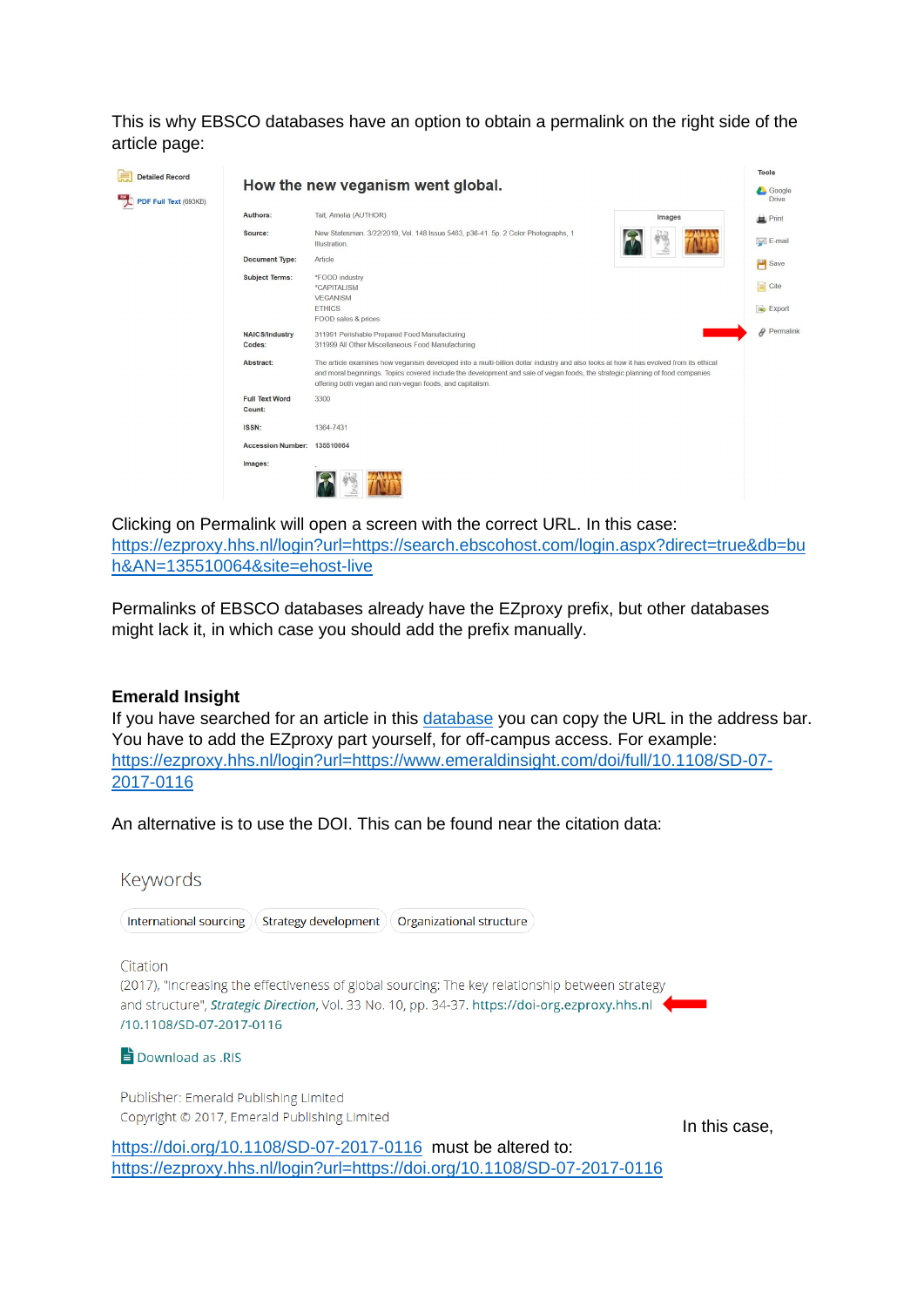### **SpringerLink**

The same applies here. To link to an article in this [database](https://ezproxy.hhs.nl/login?url=https://link.springer.com/search?query=&showAll=false) you can use the URL from the address bar on the article page and manually add the EZproxy prefix; for example: <https://ezproxy.hhs.nl/login?url=https://link.springer.com/article/10.1007/s10479-017-2591-3>

If there is a DOI at the bottom of the article, it is preferable to use it. Of course with application of the EZproxy prefix. In addition, SpringerLink offers the possibility to share some articles for free, without the recipient having to log in. See the [Share article](https://www.springernature.com/gp/researchers/sharedit) option at the right of the article description.

|         | About this article                                                                                                                                                                                                                                |  |  |  |  |
|---------|---------------------------------------------------------------------------------------------------------------------------------------------------------------------------------------------------------------------------------------------------|--|--|--|--|
|         | Cite this article                                                                                                                                                                                                                                 |  |  |  |  |
| updates | Singh, R.K., Gunasekaran, A. & Kumar, P. Third party logistics (3PL) selection for cold chain<br>management: a fuzzy AHP and fuzzy TOPSIS approach. Ann Oper Res 267, 531–553 (2018).<br>https://doi-org.ezproxy.hhs.nl/10.1007/s10479-017-2591-3 |  |  |  |  |
|         | Download citation $\pm$                                                                                                                                                                                                                           |  |  |  |  |
|         | Published<br><b>Issue Date</b><br>28 July 2017<br>August 2018                                                                                                                                                                                     |  |  |  |  |
|         | <b>DOI</b><br>https://doi-org.ezproxy.hhs.nl/10.1007/s10479-017-2591-3                                                                                                                                                                            |  |  |  |  |
|         | Share this article                                                                                                                                                                                                                                |  |  |  |  |
|         | Anyone you share the following link with will be able to read this content:                                                                                                                                                                       |  |  |  |  |
|         | Get shareable link                                                                                                                                                                                                                                |  |  |  |  |
|         | Provided by the Springer Nature SharedIt content-sharing initiative                                                                                                                                                                               |  |  |  |  |
|         | Keywords                                                                                                                                                                                                                                          |  |  |  |  |
|         | <b>Cold chains</b><br>Supply chain management<br><b>Sustainable performance</b><br>3PL                                                                                                                                                            |  |  |  |  |
|         | <b>MCDM</b>                                                                                                                                                                                                                                       |  |  |  |  |

### **ScienceDirect**

Articles in this [database](https://ezproxy.hhs.nl/login?url=https://www.sciencedirect.com/science/search) also have a DOI-link, which should be preceded by the EZproxy prefix so the article can be accessed off-campus. For example: <https://ezproxy.hhs.nl/login?url=https://doi.org/10.1016/j.ijresmar.2016.08.002>

| <b>ScienceDirect</b>                                                                               | 血<br>Journals & Books<br>Register<br>7<br>Q                                                                            | Sign in<br><b>APPLIED SCIENCES</b>                                                                                                                                                                                      |  |
|----------------------------------------------------------------------------------------------------|------------------------------------------------------------------------------------------------------------------------|-------------------------------------------------------------------------------------------------------------------------------------------------------------------------------------------------------------------------|--|
|                                                                                                    | Download PDF                                                                                                           | Search ScienceDirect<br>$\alpha$                                                                                                                                                                                        |  |
| Outline<br>Highlights<br>Abstract                                                                  | International Journal of Research in<br>Marketing<br><b>EL SEVIER</b><br>Volume 34, Issue 1, March 2017, Pages 252-264 | Recommended articles<br>$\wedge$<br>Overcoming lower imagery ability thro<br>International Journal of Research in Marketi<br><b>Download PDF</b><br>View details $\vee$                                                 |  |
| Keywords<br>1. Introduction<br>2. A model of outsourcing<br>3. Welfare implications of outsourcing | Full Length Article<br>Outsourcing to convert fixed costs into<br>variable costs: A competitive analysis               | Posting from beyond the grave: An au<br>International Journal of Research in Marketi<br>Download PDF<br>View details $\vee$<br>The "tipping point" feature of social co<br>International Journal of Research in Marketi |  |
| 4 An alternative formulation<br>5. Concluding remarks                                              | Yunchuan Liu <sup>a ga</sup> , Rajeev K. Tyagi <sup>b g ga</sup>                                                       |                                                                                                                                                                                                                         |  |
| Appendix A.                                                                                        | Show more $\vee$                                                                                                       | <b>Download PDF</b><br>View details $\vee$                                                                                                                                                                              |  |
| References                                                                                         | + Add to Mendeley < Share " Cite                                                                                       | $12$ Next >                                                                                                                                                                                                             |  |
| Show full outline $\sqrt{}$                                                                        | https://doi.org/10.1016/j.ijresmar.2016.08.002<br>Get rights and content                                               | Citing articles (6)                                                                                                                                                                                                     |  |
| Figures (1)                                                                                        |                                                                                                                        |                                                                                                                                                                                                                         |  |
|                                                                                                    | Highlights                                                                                                             | <b>Article Metrics</b><br>$\wedge$<br>Citations                                                                                                                                                                         |  |
|                                                                                                    | Outsourcing is a pervasive phenomenon across industries,<br>but little academic work in marketing exists.              | Citation Indexes:<br>6                                                                                                                                                                                                  |  |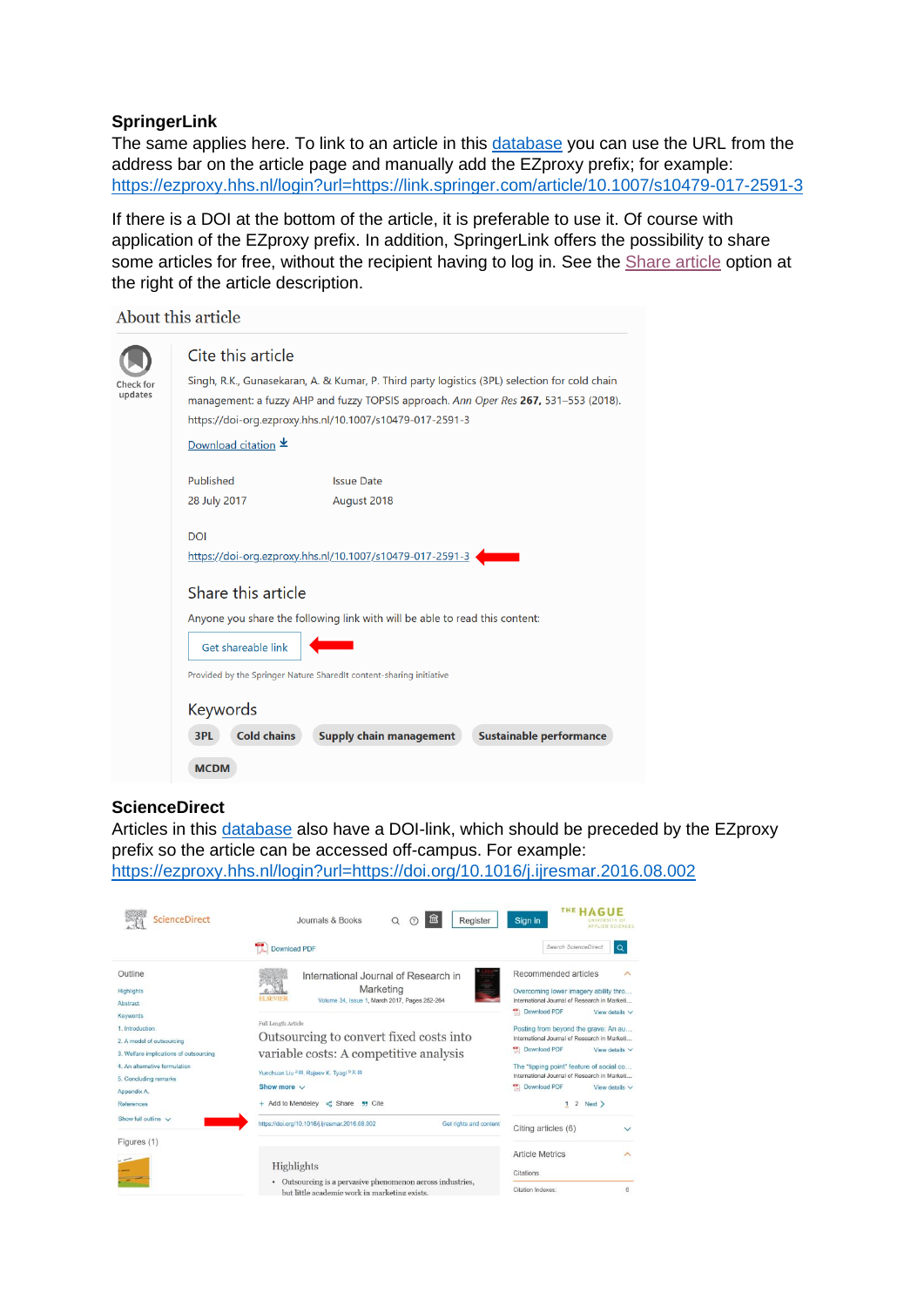### **Retriever**

[This database](https://database.retriever.nl/surfconext-login.php) with information about media is accessible via SURFconext. The database description states: "Share: copy the URL, the recipient of the URL must be logged in". If you have found a particular magazine, you can copy the URL from the address bar. For example:<https://database.retriever.nl/database#medium/21927> .

If the recipient wants to see this page, he or she must first log in to Retriever. Then paste the URL of the magazine into the browser's address bar and press Enter.

### **O'Reilly Safari**

In this [database](https://safarijv.auth0.com/authorize?client_id=UtNi1m1IRXgzYFIwZrhSxell9EDRaL2v&response_type=code&redirect_uri=https%3A%2F%2Flearning.oreilly.com%2Fcomplete%2Fauth0%2Doauth2%2F&connection=haagse-hogeschool&state=/home/) you can link to, for example, an e-book (chapter) or part of a video, learning path or case study. To share, copy the URL from the address bar and put this in front of it: <https://go.oreilly.com/haagse-hogeschool/>

### **Points of interest when linking to content**

Please note the following points if you want to use deep links to articles, for example for student courses on BlackBoard.

### **Use the EZproxy prefix if necessary**

As indicated above, this is the case for most of the databases.

### **Be careful when linking to sources with restrictions in use**

The university library offers a large amount of e-books, most of which have unlimited access. However, if e-books are purchased per title, the number of simultaneous users may be limited. This is the case with the e-books of [EBSCO](https://ezproxy.hhs.nl/login?url=https://search.ebscohost.com/login.aspx?authtype=ip,uid&profile=ehost&defaultdb=nlebk) and [Boom.](https://ezproxy.hhs.nl/login?url=http://hhs.bibliotheek.budh.nl/books) Sometimes there is unlimited use, but sometimes only 1 or 3 simultaneous users.

#### **Preferably use content from the THUAS digital library**

For example: an e-book is available through a site that offers free e-books. However, the ebook is also available in the e-books collection of EBSCO. This does not require any advertising, additional registration, etc., and the use is then included in the statistics.

For example: PESTLE analysis, strategy skills <http://www.free-management-ebooks.com/dldebk/dlst-pestle.htm> -> EBSCO e-book with unlimited number of users: [http://ezproxy.hhs.nl/login?url=https://search.ebscohost.com/login.aspx?direct=true&db=nleb](http://ezproxy.hhs.nl/login?url=https://search.ebscohost.com/login.aspx?direct=true&db=nlebk&AN=1096529&site=ehost-live) [k&AN=1096529&site=ehost-live](http://ezproxy.hhs.nl/login?url=https://search.ebscohost.com/login.aspx?direct=true&db=nlebk&AN=1096529&site=ehost-live)